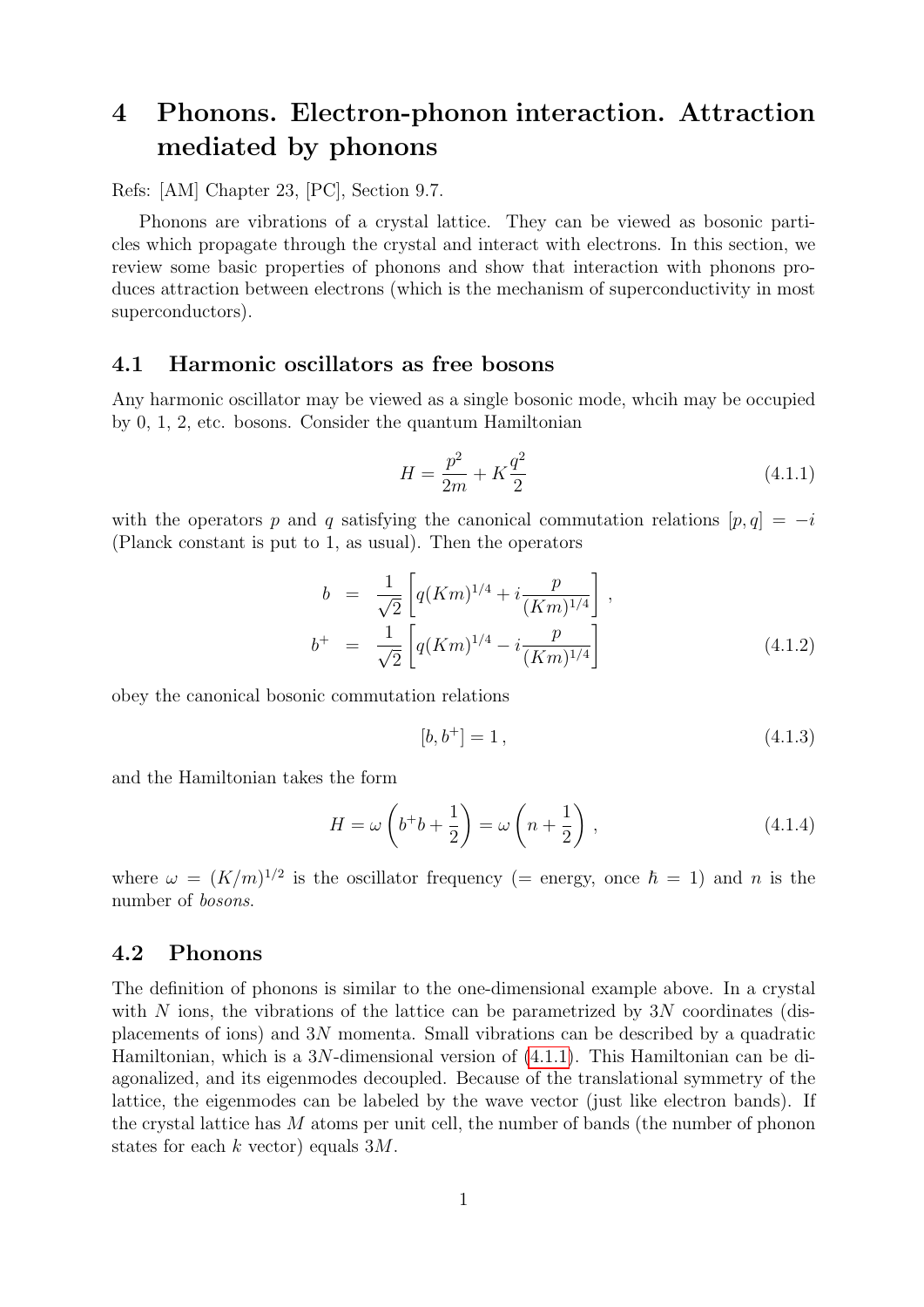The phonon Hamiltonian takes the quadratic form

$$
H = \sum_{k,\alpha} \omega_{k,\alpha} b_{k,\alpha}^+ b_{k,\alpha} \tag{4.2.1}
$$

(we have dropped the constant ground-state energy). The index  $\alpha$  labels the phonon bands. At the level of the harmonic approximation, phonons do not interact. Anharmonic terms would correspond to phonon-phonon interactions.

There are three phonon modes which are special: the *acoustic* phonons. They correspond to slowly varying displacement of atoms and have a linear dispersion relation

$$
\omega_k = c|k| \quad \text{as} \quad k \to 0. \tag{4.2.2}
$$

The energy of the acoustic phonons tends to zero as  $k \to 0$ . In this limit, all displacements are equal, which correponds to displacing crystal as a whole, whcih obviously does not cost any energy. The sound velocities  $c$  for the longitudinal and transverse sounds are generally different and may also depend on the direction.

The phonons have energy bands which are periodic functions of  $k$ . They extend between 0 and some characteristic energy scale, the so called *Debye energy*  $\omega_D$ . By the order of magnitude,

$$
\omega_D \sim c/a_0 \tag{4.2.3}
$$

(where  $a_0$  is the lattice constant), which is much less than the Fermi energy  $\varepsilon_F \sim v_F/a_0$ . The typical Debye energy in a metal is between 100 K and 500 K (as opposed to the Fermi energy of about  $10^4$  K).

#### 4.3 Specific heat of phonons

Except at very low temperatures, phonons give the main contribution to the specific heat. To calculate the specific heat of phonons exactly, one needs to know the distribution of phonon modes over energies [i.e., the *density of states*  $\nu_{\rm ph}(\omega)$ ].

For low-temperature specific heat (when only low-energy phonons are excited), the behavior of at  $\omega \to 0$  matters, while for the high-temperature limit, it is important that the phonons have an upper cut-off in energy at  $\omega \sim \omega_D$ . The simplest approximation accurate in both limits is the Debye theory:

$$
\nu_{\rm ph}(\omega) = \begin{cases} C \omega^2, & \omega < \omega_D, \\ 0, & \omega > \omega_D \end{cases}
$$
 (4.3.1)

(see Fig. [16a](#page-2-0)). The constant  $C$  is fixed by the total number of modes

$$
C \int_0^{\omega_D} \omega^2 d\omega = 3N \qquad \Rightarrow \qquad a = \frac{9N}{\omega_D^3}, \tag{4.3.2}
$$

where  $N$  is the total number of atoms in the crystal. The specific heat of one bosonic mode with energy  $\omega$  can be found as

$$
c_V(\omega) = \frac{\partial E}{\partial T} = \omega \frac{\partial}{\partial T} \frac{1}{e^{\omega/T} - 1} = \frac{\omega^2}{T^2} \frac{e^{\omega/T}}{(e^{\omega/T} - 1)^2}.
$$
 (4.3.3)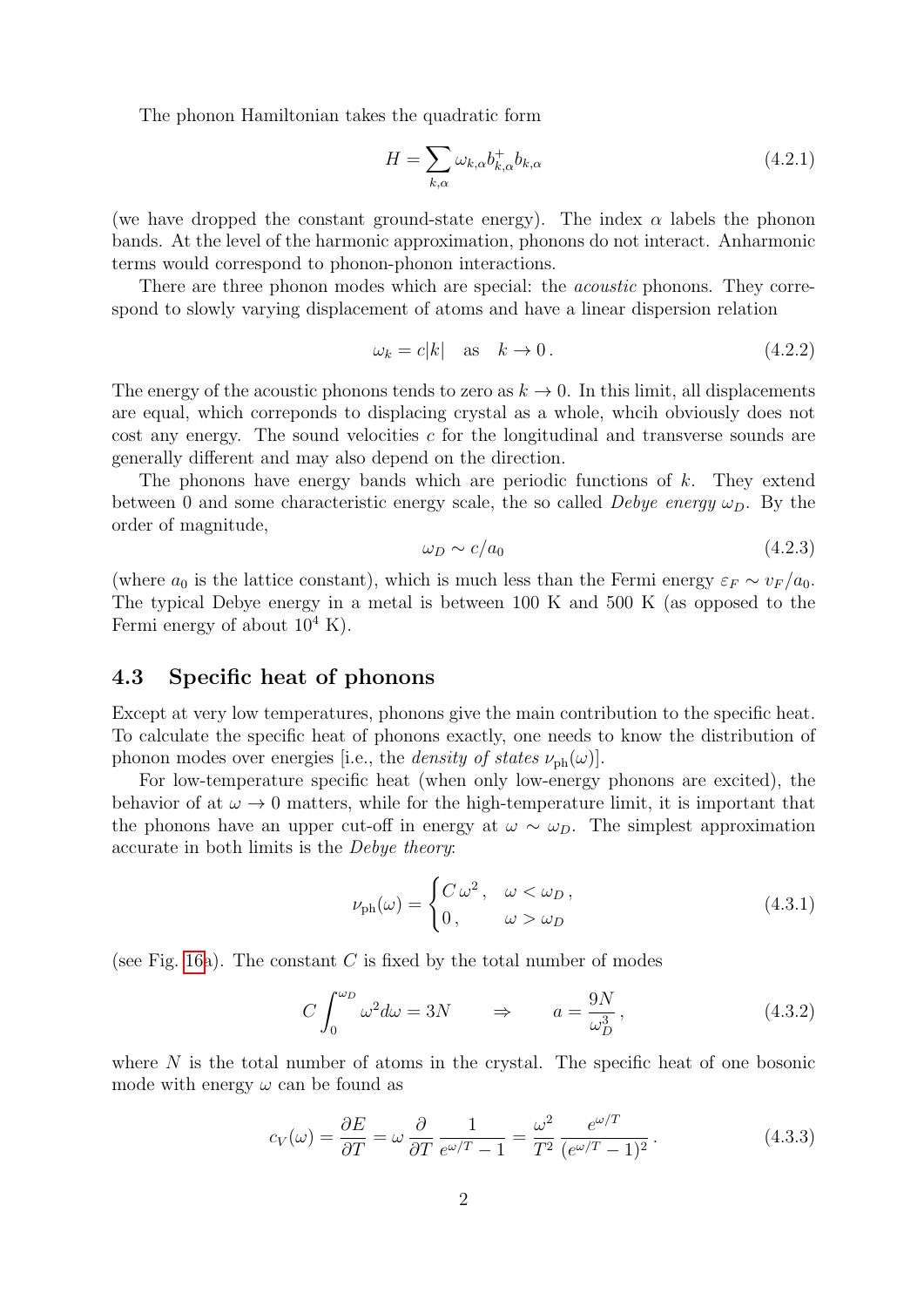<span id="page-2-0"></span>

Figure 16: (a): Ansatz for  $\nu_{ph}(\omega)$  in the Debye theory; (b): The form of the function  $f(x)$  in Eq. [\(4.3.4\)](#page-2-1).

So the total specific heat is

<span id="page-2-1"></span>
$$
C_V = \int_0^\infty c_V(\omega) \nu_{\rm ph}(\omega) d\omega = 3N \, f\left(\frac{\omega_D}{T}\right) \,, \tag{4.3.4}
$$

where

$$
f(x) = \frac{3}{x^3} \int_0^x \frac{y^4 e^y}{(e^y - 1)^2} dy
$$
 (4.3.5)

is a universal function (Fig. [16b](#page-2-0)).

This approximation describes a large number of different materials remarkably well (with one fitting parameter  $\omega_D$ ). At low temperatures,  $C_V \propto T^3$  (the black-body specific heat), while at high temperatures  $C_V \rightarrow 3N$  (the classical specific heat of 3N harmonic oscillators)

### 4.4 Electron-phonon interaction

For simplicity, we only discuss here interaction of electrons with acoustic phonons. Acoustic phonons correspond to a slowly (on the scale of a lattice constant) varying in space displacement of atoms  $\mathbf{u}(x)$ , which produces the charge Z div  $\mathbf{u}(x)$  per unit cell (Z is the charge of a single ion). This charge, in turn, results in an electric potential for the electrons. Taking into account screening (see Section 3.3), the electric potential is proportional to this charge, which finally results in the electron-phonon interaction

<span id="page-2-2"></span>
$$
H_{e-ph} = \frac{\text{const}}{\nu a_0^3} \int d^3x \, a^+(x) a(x) \, \text{div} \, \mathbf{u}(x) \,, \tag{4.4.1}
$$

where  $\nu$  is the density of states at the Fermi level,  $a_0$  is the lattice constant, and const is some numerical coefficient of order 1. Note that electrons are coupled only to *longitudinal* phonon modes (with the displacements along the k vector).

Next we rewrite the displacement  $\mathbf{u}(x)$  in terms of the phonon creation and annihilation operators  $b_k$  and  $b_k^+$  $_k^+$ :

<span id="page-2-3"></span>
$$
\mathbf{u}(x,t) = \int \frac{d^3q}{(2\pi)^3} \frac{a_0^{3/2}}{\sqrt{2M_i\omega_q}} \left( b_q e^{i(qr - \omega_q t)} + b_q^+ e^{-i(qr - \omega_q t)} \right).
$$
 (4.4.2)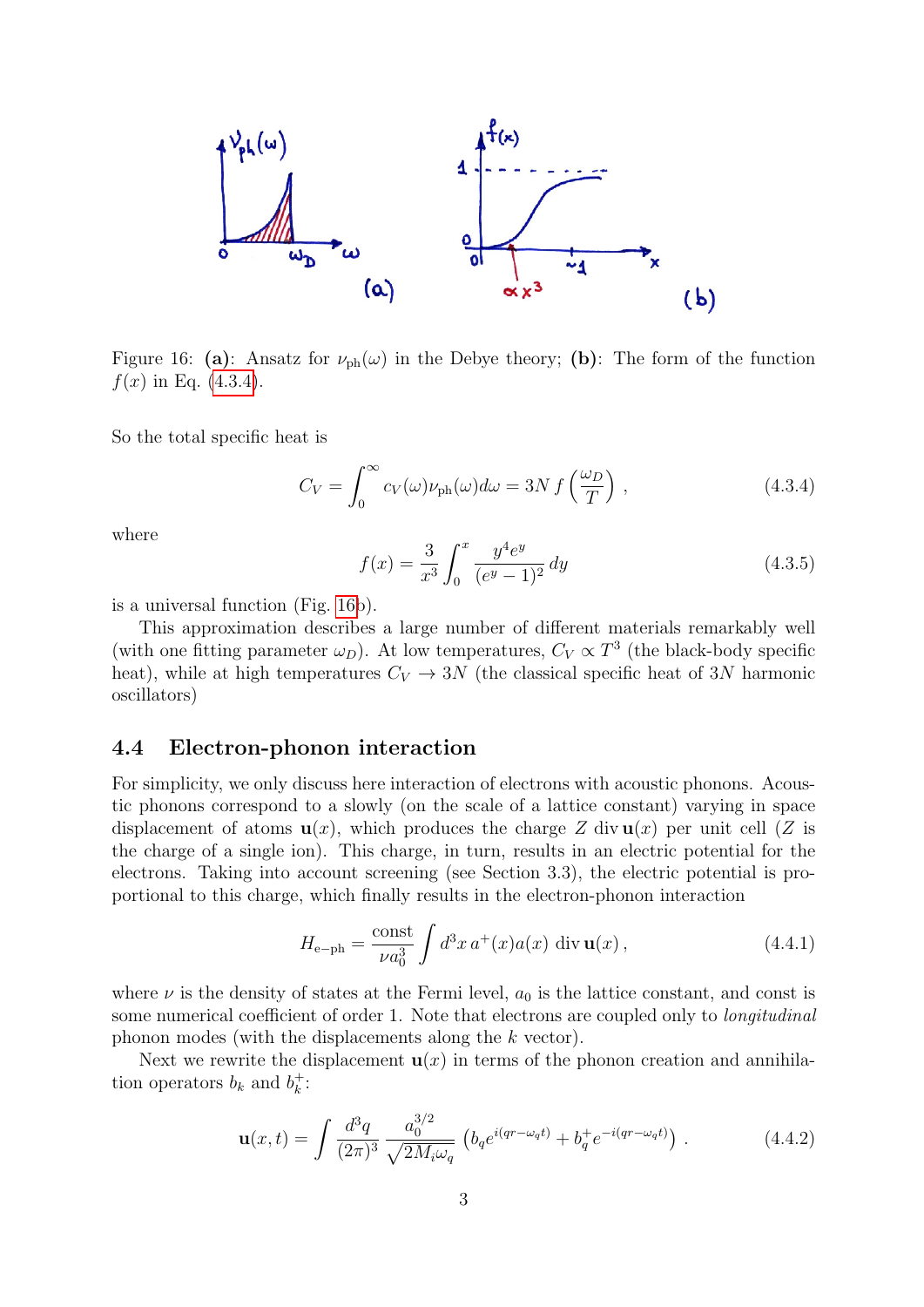<span id="page-3-1"></span>

Figure 17: (a): the vertex corresponding to the electron-phonon interaction [\(4.4.5\)](#page-3-0); (b): The lowest-order diagram describing the renormalization of the electron spectrum due to phonons; (c): The interaction between electrons mediated by phonons.

where  $M_i$  is the mass of an ion and  $\omega_q$  is the phonon frequency at the wave vector q (derive this formula as a homework). The phonon creation and annihilation operators here are normalized as

<span id="page-3-3"></span>
$$
[b_q, b_{q'}^+] = (2\pi)^3 \delta(q - q'). \qquad (4.4.3)
$$

It turns out to be convenient to define the phonon operator as

<span id="page-3-2"></span>
$$
\varphi(x) = \int \frac{d^3q}{(2\pi)^3} \sqrt{\frac{\omega_q}{2}} \left( b_q e^{iqr} + b_q^+ e^{-iqr} \right) , \qquad (4.4.4)
$$

which results in the electron-phonon interaction written in the simple form (we used the linear relation  $\omega_q = c|q|$ :

<span id="page-3-0"></span>
$$
H_{e-ph} = g \int d^3x \, a^+(x) a(x) \, \varphi(x) \,, \tag{4.4.5}
$$

where g is an interaction constant (with the above definitions,  $g \sim \nu^{-1/2}$  up to a numerical coefficient)

This electron-phonon interaction can now be incorporated into the diagrammatic approach as a triple vertex (Fig. [17a](#page-3-1)). One can further derive the Green's function for phonons and construct the perturbative diagrammatic series in the usual way. For example, the leading correction to the electron spectrum due to phonons is given by the diagram in Fig. [17b](#page-3-1).

#### 4.5 Green's function for phonons

Similarly to electrons, we define the Green's function for phonons as

$$
D(x,t) = -i T \langle \varphi(x,t), \varphi(0,0) \rangle. \tag{4.5.1}
$$

(T denotes the time ordering). It can be easily computed at zero temperature. Using the definition [\(4.4.4\)](#page-3-2), and the fact that there are no phonons at zero temperature, we find

$$
D(x,t) = -i \int \frac{d^3q}{(2\pi)^3} \frac{\omega_q}{2} \begin{cases} e^{i(qx-\omega_q t)}, & t > 0, \\ e^{-i(qx-\omega_q t)}, & t < 0. \end{cases} \tag{4.5.2}
$$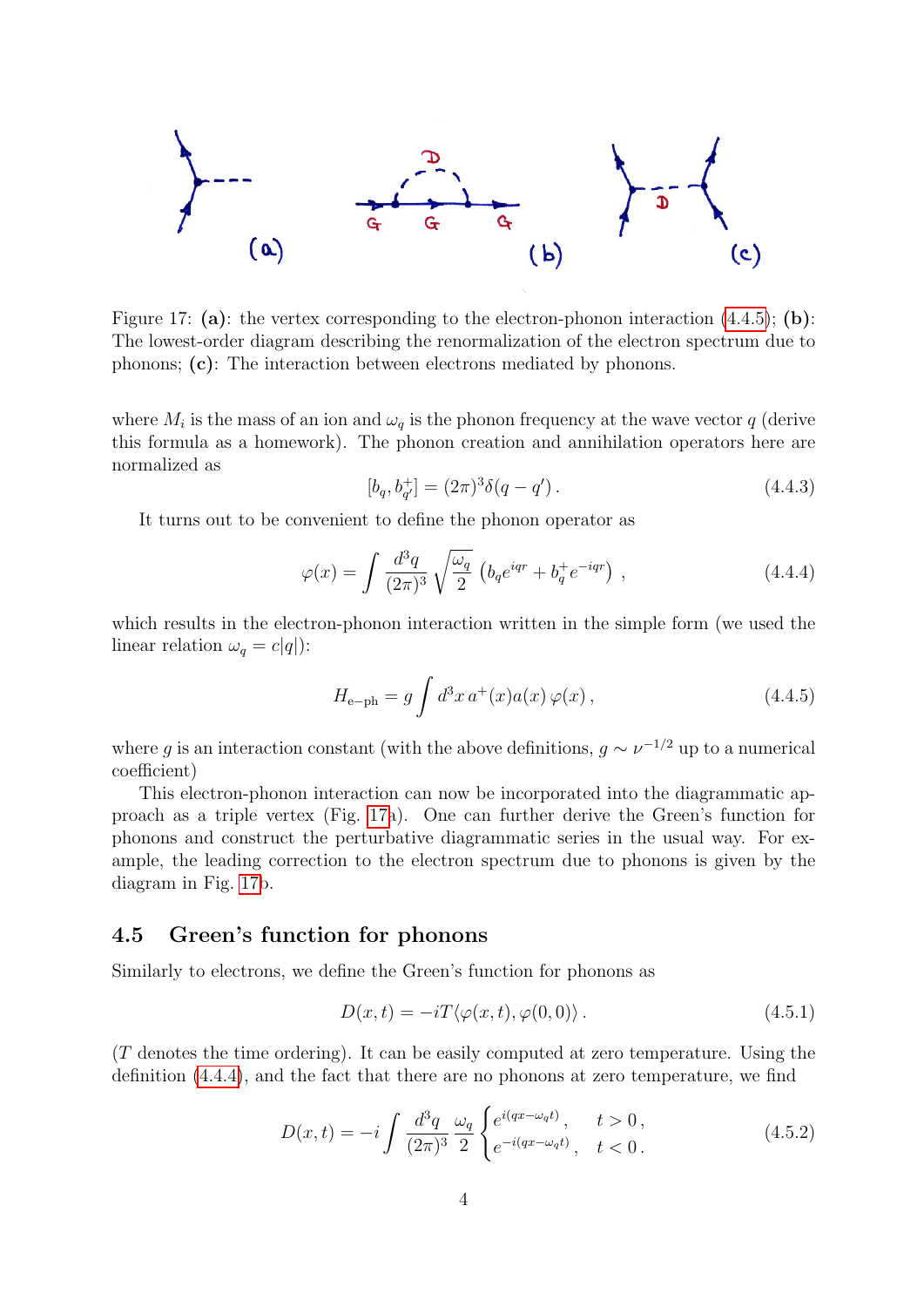Performing the Fourier transform in time and space, we find the Green's function of phonons in the frequency-momentum representation:

$$
D(q,\omega) = \int \frac{d^3q}{(2\pi)^3} \frac{\omega_q}{2} \left( \frac{1}{\omega - \omega_q + i0} - \frac{1}{\omega + \omega_q - i0} \right) = \frac{\omega_q^2}{\omega^2 - \omega_q^2 + i0} \,. \tag{4.5.3}
$$

#### 4.6 Attraction between electrons mediated by phonons

We are now ready to show that interaction with phonons leads to atraction. This attraction appears in the second order of the perturbation theory as the phonon line in the diagram, see Fig. [17c](#page-3-1).

For a formal derivation, expand the evolution operator with respect to the electronphonon interaction:

$$
U = e^{-i(H_0 + H_{e-ph})t} = U_0 + U_1 + U_2 + \dots
$$
\n(4.6.1)

At the second order of the perturbation theory,

$$
U_2 = \iint_{0 < t_1 < t_2 < t} dt_1 dt_2 e^{-iH_0(t - t_2)} \left( -iH_{e-ph} \right) e^{-iH_0(t_2 - t_1)} \left( -iH_{e-ph} \right) e^{-iH_0t_1} . \tag{4.6.2}
$$

If we now substitute the electron-phonon interaction term [\(4.4.5\)](#page-3-0) and perform the Wick  $\alpha$  contraction (= averaging) of the phonon operators, we arrive at

$$
U_2 = U_0 \iint_{0 < t_1 < t_2 < t} dt_1 dt_2 \iint d^3x_1 d^3x_2 a^+(x_2, t_2) a(x_2, t_2) a^+(x_1, t_1) a(x_1, t_1) \times \times (-i) D(x_2 - x_1, t_2 - t_1). \tag{4.6.3}
$$

This equation has the same form as the first-order correction  $U_1$  with the usual densitydensity interaction, except that this interaction is time dependent. The role of interaction is played by the phonon Green's function  $D(x_2 - x_1, t_2 - t_1)$ .

For superconductivity, the interaction averaged over time (or, equivalently, at low frequency) is important. This low-frequency effective interaction is

$$
V_{\text{eff}} = D(\omega \to 0) = -g^2. \tag{4.6.4}
$$

It has a negative sign, which means that it is attractive.

The physical meaning of this interaction is as follows. An electron distorts the crystal lattice (creates a positive charge around itself) which, in turn, attracts other electrons. This interaction is delayed: the characteristic time scale for phonons is  $\omega_D^{-1}$  while electrons are much faster (their characteristic time scale is  $\varepsilon_F^{-1}$  $\bar{F}^{1}_{F}$ ). As a result, a moving electron leaves behind itself a positively charged track, which attract other electrons even after the original electron has moved away. This is also a reason why the attraction via phonons is not killed by the Coulomb repulsion of electrons: while the overall magnitudes of these interactions are of the same order, the Coulomb repulsion is instant, and the phonon attraction has a longer time scale and wins at low frequencies. An accurate treatment of this competition of the two interactions is technical and goes beyond the scope of this lecture: see, e.g., the original paper [P. Morel and P. W. Anderson, Phys. Rev.](http://prola.aps.org/abstract/PR/v125/i4/p1263_1) 125, 1263 [\(1962\).](http://prola.aps.org/abstract/PR/v125/i4/p1263_1)